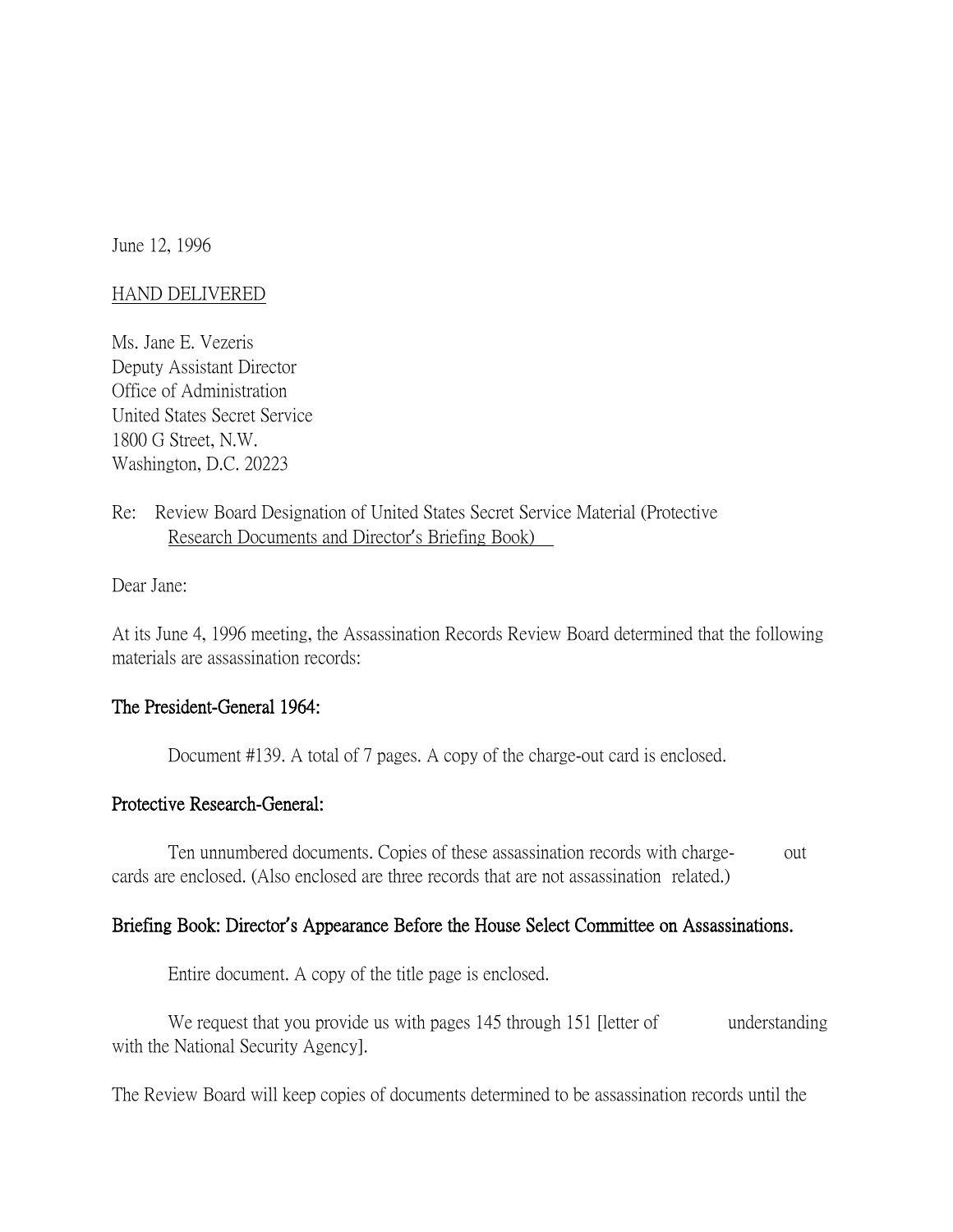entire review process is complete.

In addition, I am enclosing Documents #8 and #10, which the Review Board determined not to be assassination related at its May meeting. On April 5, 1996, you provided us with a duplicate copy of the "Manchester Material," which I am returning to you. Finally, I am enclosing a copy of the list of documents you provided on April 5, 1996.

\*\* \* \*

We request that you follow these procedures for processing the above-identified records under the JFK Act:

Records containing no claimed postponements: The Secret Service should prepare an electronic identification aid for each record, and attach a printed copy of the corresponding identification aid to each record. The records, attached identification aids, and computer disks containing the electronic identification aids should be forwarded to Steve Tilley at the JFK Collection at the NARA II facility in College Park. Copies of the computer disks should be sent to us as well, so that we may update our databases.

Records containing information the Secret Service wishes to postpone: You will need to prepare electronic identification aids for each of these records as well. You will also need to prepare two photocopies of each record with the material you wish to postpone redacted (you may wish to keep a third redacted photocopy for your records). A printed copy of the corresponding identification aid should be attached to both redacted copies of each record. One set of the redacted copies, with printed identification aids attached, should be forwarded to Steve Tilley at NARA II. You should also send to Steve Tilley the electronic identification aids on computer disks. The second set of redacted copies also with printed identification aids attached, and copies of the electronic identification aids on computer disks, should be sent to the Review Board so that the Board can evaluate the proposed postponements. You also should provide to the Review Board whatever evidence you wish to present to the Board in support of the postponements claimed in each record. In the absence of clear and convincing evidence in support of the claimed postponements, a record will be opened in full. *See* JFK Act,  $\S$  6 and 9(c)(1)(B).

We request that you complete this process by September 13, 1996, so that the Board will be able to make its final determinations.

If you have any questions about these procedures, please feel free to call me.

Sincerely yours,